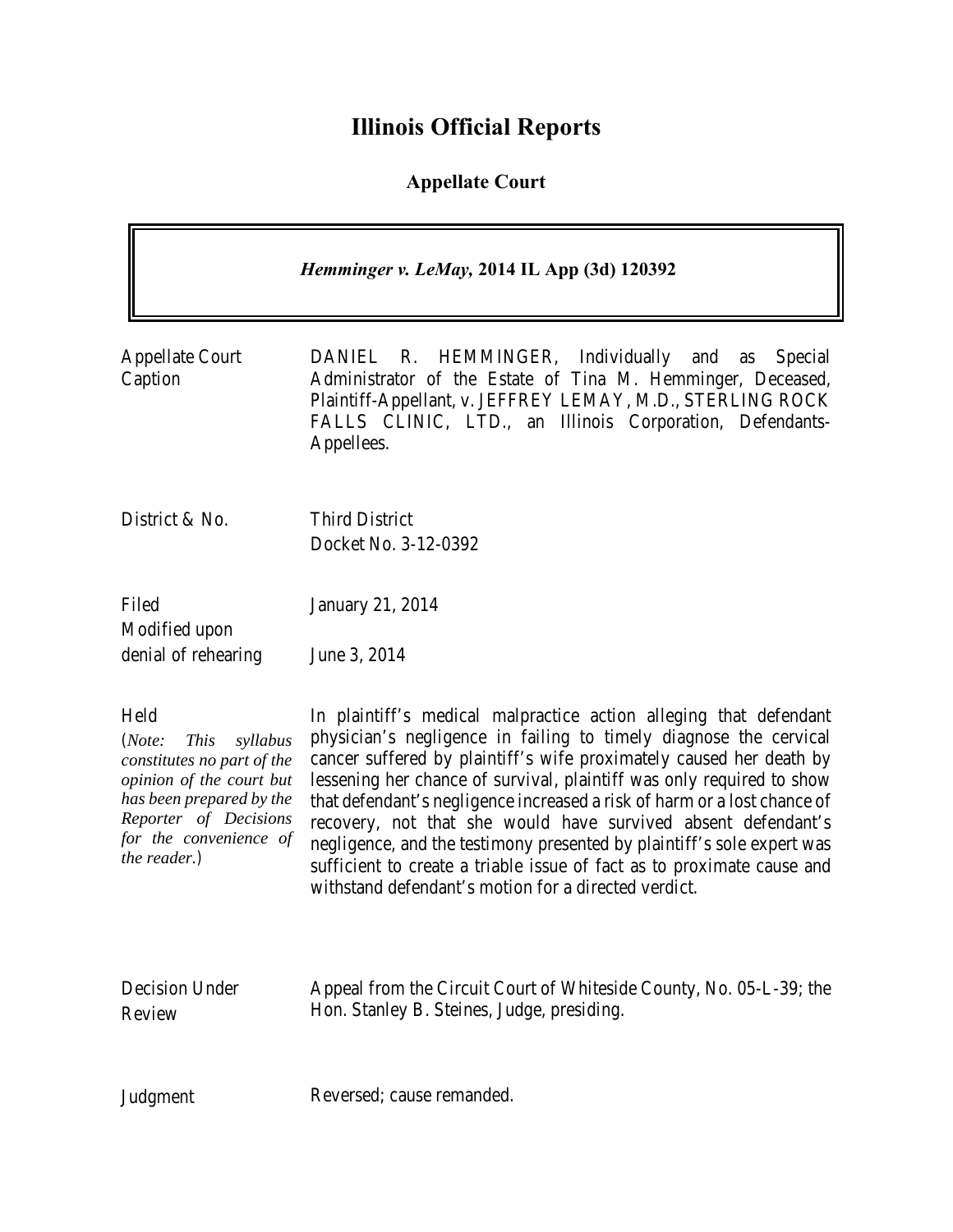| Counsel on<br>Appeal | Darlene D. Soderberg, of Soderberg & Associates, P.C., of Rockford,<br>Anthony C. Raccuglia, of Anthony C. Raccuglia & Associates, P.C.,<br>of Peru, and Lawrence R. Kream (argued), of Law Office of Lawrence<br>R. Kream, LLC, of Chicago, for appellant. |
|----------------------|-------------------------------------------------------------------------------------------------------------------------------------------------------------------------------------------------------------------------------------------------------------|
|                      | Timothy G. Shelton (argued) and Jerrod L. Barenbaum, both of<br>Hinshaw & Culbertson, LLP, of Chicago, for appellees.                                                                                                                                       |
| Panel                | JUSTICE HOLDRIDGE delivered the judgment of the court, with<br>opinion.<br>Justices O'Brien and Schmidt concurred in the judgment and<br>opinion.                                                                                                           |

### **OPINION**

¶ 1 In this medical malpractice action, the plaintiff, Daniel R. Hemminger (Hemminger), sued defendants Jeffrey LeMay, M.D., and Sterling Rock Falls Clinic, Ltd., seeking damages for the death of his wife, Tina. Hemminger alleged that the defendants' negligent failure to diagnose Tina's cervical cancer in a timely fashion proximately caused her death by lessening her chance of survival. The trial court granted the defendants' motion for a directed verdict, finding that Hemminger failed to present evidence sufficient to establish that Dr. LeMay's negligence proximately caused Tina's death under a lost chance of survival theory. This appeal followed.

# ¶ 2 FACTS

¶ 3 Tina saw Dr. LeMay, an obstetrician/gynecologist, on June 23, 2000, complaining of abdominal pain on her right side and spotting in the recent past. Dr. LeMay performed a pelvic examination, which showed that Tina's cervix was abnormally large and firm. However, Dr. LeMay did not biopsy Tina's cervix or order a microscopic examination of her cervix at that time. Approximately six months later, Tina was diagnosed with cervical cancer. By that time, her cancer was at Stage 3B, which has a five-year survival rate of 32%. Tina died of metastatic cervical cancer on April 7, 2002.

¶ 4 Hemminger sued Dr. LeMay for medical malpractice alleging that Dr. LeMay negligently failed to order tests (such as a cervical biopsy or colposcopy<sup>[1](#page-1-0)</sup>) that would have detected Tina's cervical cancer in June 2000. He claimed that, had Dr. LeMay diagnosed Tina's cancer in June 2000 rather than in December 2000, Tina would have had a significantly better chance of surviving her cancer.

<span id="page-1-0"></span><sup>&</sup>lt;u>1</u>  $A$  colposcopy is a microscopic examination of the cervix.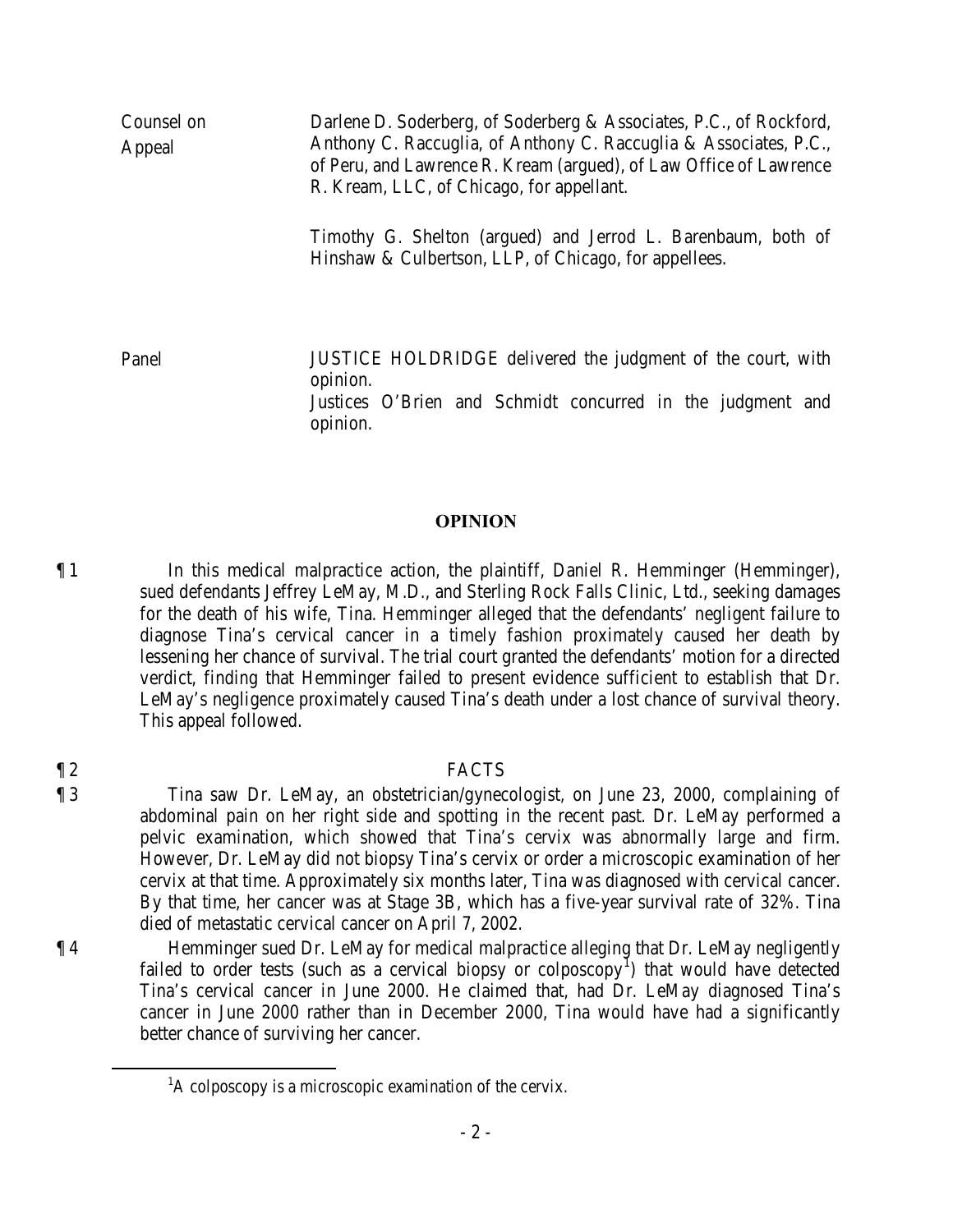¶ 5 Dr. Margaret Pfister, a board-certified obstetrician and gynecologist, was Hemminger's sole expert witness at trial. As a general gynecologist, Dr. Pfister does not treat cervical cancer. She refers patients with cervical cancer to a gynecological oncologist. However, Dr. Pfister testified that she counsels such patients on their likely prognoses. Dr. Pfister stated that she had undergone three months' training dedicated to gynecologic oncology and that she regularly read textbooks and journal articles on cervical cancer. She also testified that she regularly read the journal published by the American Congress of Obstetricians and Gynecologists (ACOG), including ACOG's publications on the staging and prognosis of cervical cancer.

¶ 6 Dr. Pfister testified that she was familiar with the staging system for cervical cancer devised by the Federation of International Gynecologic Oncologists (FIGO), and that she used the FIGO staging system when advising her patients. She stated that the FIGO staging system identifies four broad categories of cervical cancer. Stage 1 is cancer limited to the cervix. In Stage 2A, the cancerous tumor has spread from the cervix vertically down the vagina, but has not reached the lower third of the vagina. A Stage 2B tumor spreads outward (laterally) from the cervix. A Stage 3A tumor is one that has spread vertically down from the cervix all the way to the lower portion of the vagina. A Stage 3B tumor has spread laterally from the cervix into the pelvic sidewall. Stage 4A is cancer that reaches the bladder and rectal mucosa. Stage 4B occurs when the cancer spreads outside of the pelvis. By the time Tina's cancer was discovered in December 2000, it was at Stage 3B (*i.e.*, it had spread laterally from the cervix into the pelvic sidewall).

¶ 7 Dr. Pfister testified to a reasonable degree of medical certainty that, when Dr. LeMay examined Tina on June 23, 2000, Tina's cervical cancer was either at Stage 1 or at Stage 2B. Dr. Pfister concluded that Tina could not have had a Stage 3 cervical cancer at that time because a Stage 3 tumor extends to the pelvic wall, involves the lower third of the vagina, or causes kidney injury (or some combination of these factors), and none of these things were described by Dr. LeMay in June 2000. Further, Dr. Pfister opined that Tina did not have a Stage 2A cancer at that time because a tumor extending down into the vagina from the cervix should be "pretty obvious" to an experienced gynecologist like Dr. LeMay, and Dr. LeMay did not describe any such tumor when he examined Tina on June [2](#page-2-0)3, 2000.<sup>2</sup> However, Dr. Pfister conceded that she could not rule out the possibility that there was some lateral spread of the cancer by June 2000. Thus, she concluded that the cancer could have reached Stage 2B at that time.

¶ 8 Based on survival data published by the American Cancer Society for women diagnosed with cervical cancer between 2000 and 2002 (which provide survival rates for each stage of the FIGO system), Dr. Pfister testified that: (1) the five-year survival rate for women with Stage 1 cervical cancer is 80% to 90%; (2) the five-year survival rate for women with Stage 2B cervical cancer is 58%; and (3) when Tina was diagnosed with Stage 3B cervical cancer in December 2000, her five-year survival rate was 32%. Accordingly, based on the FIGO staging system, the American Cancer Society survival statistics, and her education, training, and experience, Dr. Pfister opined that Dr. LeMay's negligent failure to diagnose Tina's

<span id="page-2-0"></span> <sup>2</sup>  ${}^{2}Dr$ . Pfister also noted that, when Tina was seen by her family physician, Dr. Raime, in September 2000, Dr. Raime performed a pelvic examination and did not report seeing any tumor extending into the vagina.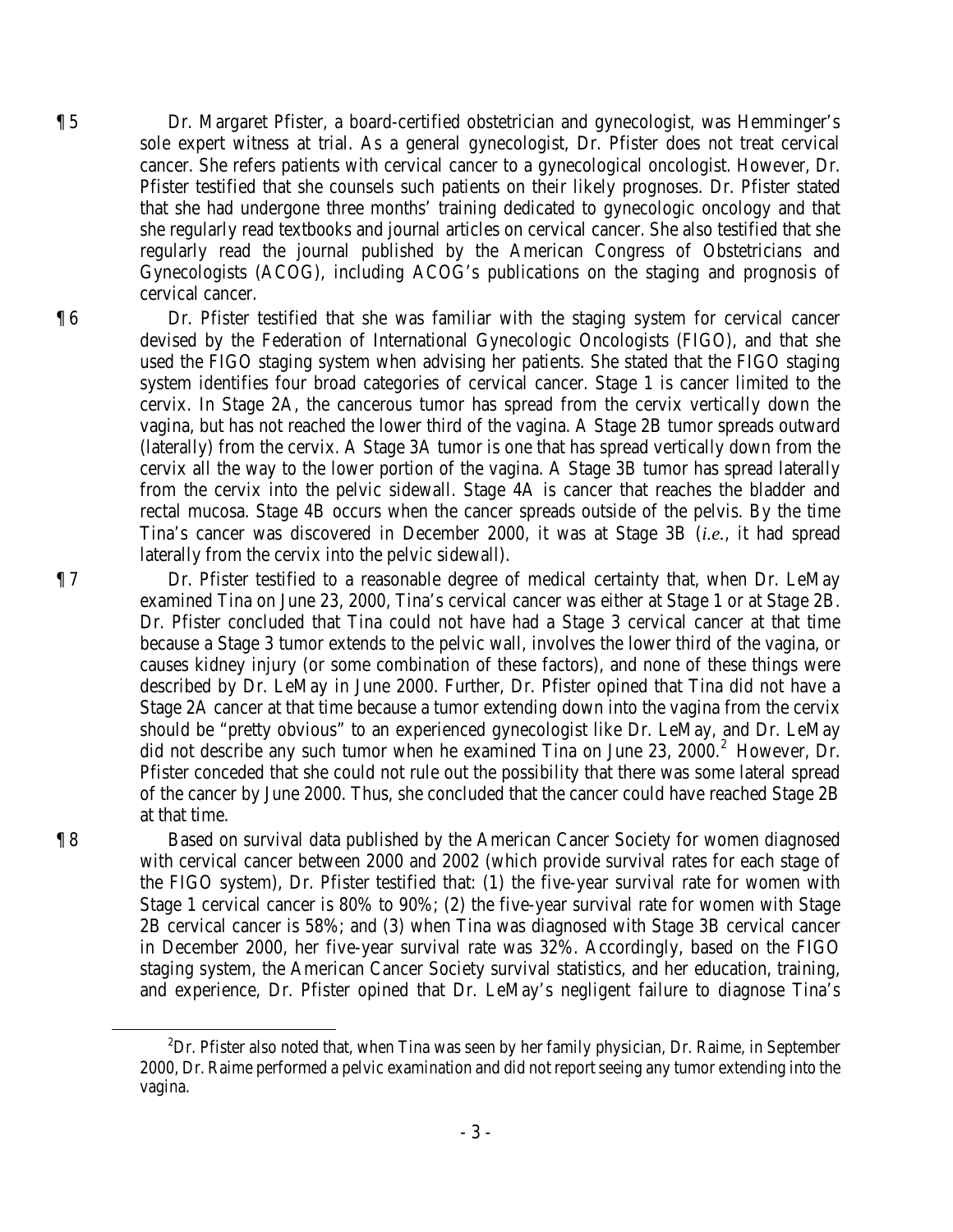cervical cancer on June 23, 2000, caused Tina's chances for survival to decrease from between 58% to 63% (assuming the cancer was at Stage 2 at that time) to 32%. She also testified that the earlier one is able to make the diagnosis of cervical cancer, the sooner the patient is able to undergo treatment, and thus the better the outcome will be for the patient.

¶ 9 The American Cancer Society's survival rate table for cervical cancer (the table upon which Dr. Pfister relied in rendering her causation opinion) includes the following disclaimer:

> "Survival rates are often based on previous outcomes of large numbers of people who had the disease, but they cannot predict what will happen in any particular person's case. Many other factors may affect a person's outlook, such as their general health and how well the cancer responds to treatment. Your doctor can tell you how the numbers below may apply to you, as he or she is familiar with the aspects of your particular situation."

During cross-examination, Dr. Pfister acknowledged that the table provided "general information rather than specific information" and that it "isn't supposed to tell any one person what their chance of survival is."

¶ 10 Dr. Pfister agreed that there were many factors that can affect a specific patient's chances of surviving cervical cancer, including: (1) the patient's general health at the time of diagnosis; (2) the histological characteristic of the cancer (*i.e.*, whether it is squamous cell cancer or adenocarcinoma); (3) whether the patient's cancer is well differentiated, moderately differentiated, or poorly differentiated; (4) whether the cancerous tumor is "exophytic" (*i.e.*, growing outward from the cervix) or "endophytic" (*i.e.*, growing inward within the cervix); and (5) whether the patient's cancer is responsive to chemotherapy and radiation.<sup>[3](#page-3-0)</sup> Dr. Pfister did not consider any of these factors in determining Tina's chance for survival. She testified that the American Cancer Society table does not break down survival rates based upon these factors. Moreover, Dr. Pfister stated that she was not a gynecological oncologist and that she did not have the expertise to apply these additional variables to the survival rate statistics in calculating what Tina's survival rate was in June, September, or December 2000. Dr. Pfister testified that Tina's cervical cancer was a moderately differentiated, squamous cell carcinoma, and she acknowledged that a gynecologic oncologist might be able to offer an opinion as to a specific individual's chance of survival based upon a consideration of both the general survival rates and the oncologist's "experience with moderately differentiated cancer or squamous carcinoma." However, Dr. Pfister conceded that she lacked the expertise to offer such an opinion.

¶ 11 Dr. Pfister testified that the only treatments available for cervical cancer are chemotherapy, radiation, and, in some cases, surgery. After her cancer was diagnosed in December 2000, Tina received only chemotherapy and radiation. Dr. Pfister acknowledged that Tina responded poorly to treatment at that time. She testified that she "wouldn't know" how Tina would have responded to treatment if she had been diagnosed and treated in June 2000 rather than in December 2000. Dr. Pfister did not say what the specific course of

- 4 -

<span id="page-3-0"></span><sup>&</sup>lt;sup>3</sup>Dr. Pfister was asked about the effect of other factors, such as whether the cancer was "keratinizing" or "nonkeratinizing," and, if nonkeratinizing, whether it was "small cell" or "large cell" cancer. The doctor responded that it was not possible for anyone to know whether these factors affect any individual patient's survival rate.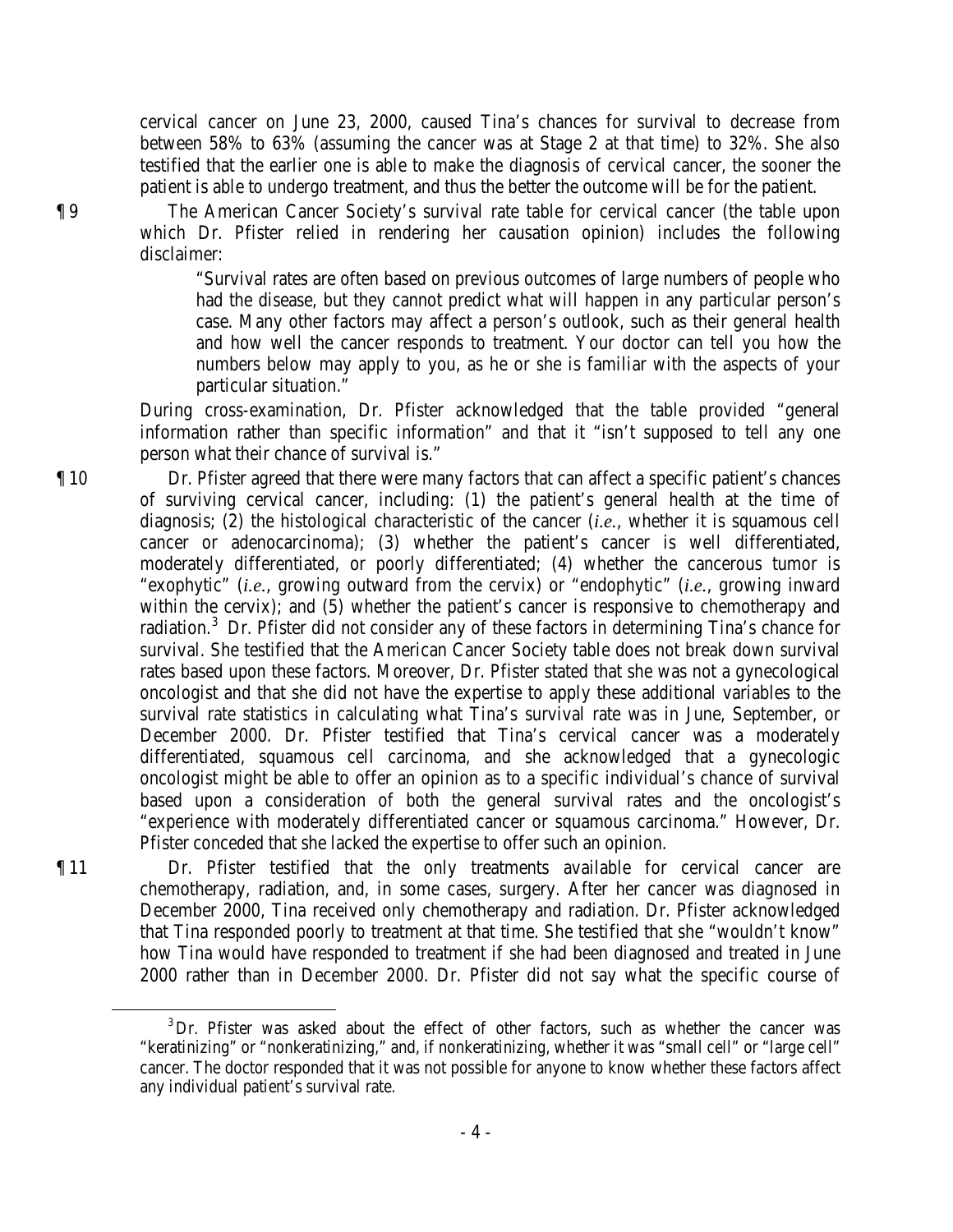treatment would have been if Tina had been diagnosed in June 2000 or how such treatment might have differed from the treatment she received in December 2000.

¶ 12 At the close of Hemminger's case, the defendants moved for a directed verdict. The defendants argued that Hemminger had failed to meet his burden of proving proximate causation by establishing that the defendants' negligence lessened Tina's chance of survival. The trial court agreed. The trial court noted that the relevant case law established that proximate causation may not be speculative, *i.e.*, a plaintiff may not establish proximate causation "based on mere possibilities" or generalities. The trial court interpreted this rule as requiring the plaintiff to do more than merely state the general proposition that "the earlier diagnosis [occurs] the better your chances are." The trial court ruled that the plaintiff must be able to make a "connection between the general rule" and "the specific instance we have in this matter." The court found that Dr. Pfister failed to make such a connection because she offered only: (1) generalized evidence about the staging of cervical cancer in group populations based upon the American Cancer Society's survival rate table; and (2) a general opinion that an earlier diagnosis leads to better results. As the trial court put it:

> "Dr. Pfister \*\*\* was not able to connect those tables, those \*\*\* general circumstances up to \*\*\* the circumstances for [Tina]. She wasn't able to make that causal connection, \*\*\* other than being speculative, mere possible or contingent. She couldn't speak to treatment or what would happen if this treatment were provided or even what kind of treatment should be provided. She could just talk about the staging and the survival rates and again, all speaking generally, not making that specific connection that needs to be made in a medical malpractice case."

¶ 13 Accordingly, the trial court granted the defendants' motion for a directed verdict. The trial court based its decision primarily on its review of the cases provided by the defendants. The court noted that, before reading the case law, it would have thought that the evidence provided by Dr. Pfister "would have been enough to carry the day." However, the court observed that the case law established that "that isn't the case." The court stated that this was "probably one of the more difficult decisions that this Court has made."

## ¶ 14 ANALYSIS

- ¶ 15 One of the elements of a medical malpractice claim is an injury proximately caused by the physician's lack of skill or care. *Sullivan v. Edward Hospital*, 209 Ill. 2d 100, 112 (2004). To establish proximate causation, a plaintiff must prove that the defendant's negligence " 'more probably than not' " caused the plaintiff's injury. *Holton v. Memorial Hospital*, 176 Ill. 2d 95, 107 (1997).
- ¶ 16 In this case, Hemminger proceeded under the "lost chance" theory of recovery. This theory "refers to the injury sustained by a plaintiff whose medical providers are alleged to have negligently deprived the plaintiff of a chance to survive or recover from a health problem, or where the malpractice has lessened the effectiveness of treatment or increased the risk of an unfavorable outcome to the plaintiff." *Id.* at 111. In *Holton*, our supreme court stated, "[t]o the extent a plaintiff's chance of recovery or survival is lessened by the malpractice, he or she should be able to present evidence to a jury that the defendant's malpractice, to a reasonable degree of medical certainty, proximately caused the increased risk of harm or lost chance of recovery." *Id.* at 119. To make this showing, a plaintiff is not required to prove that she would have had a greater than 50% chance of survival or recovery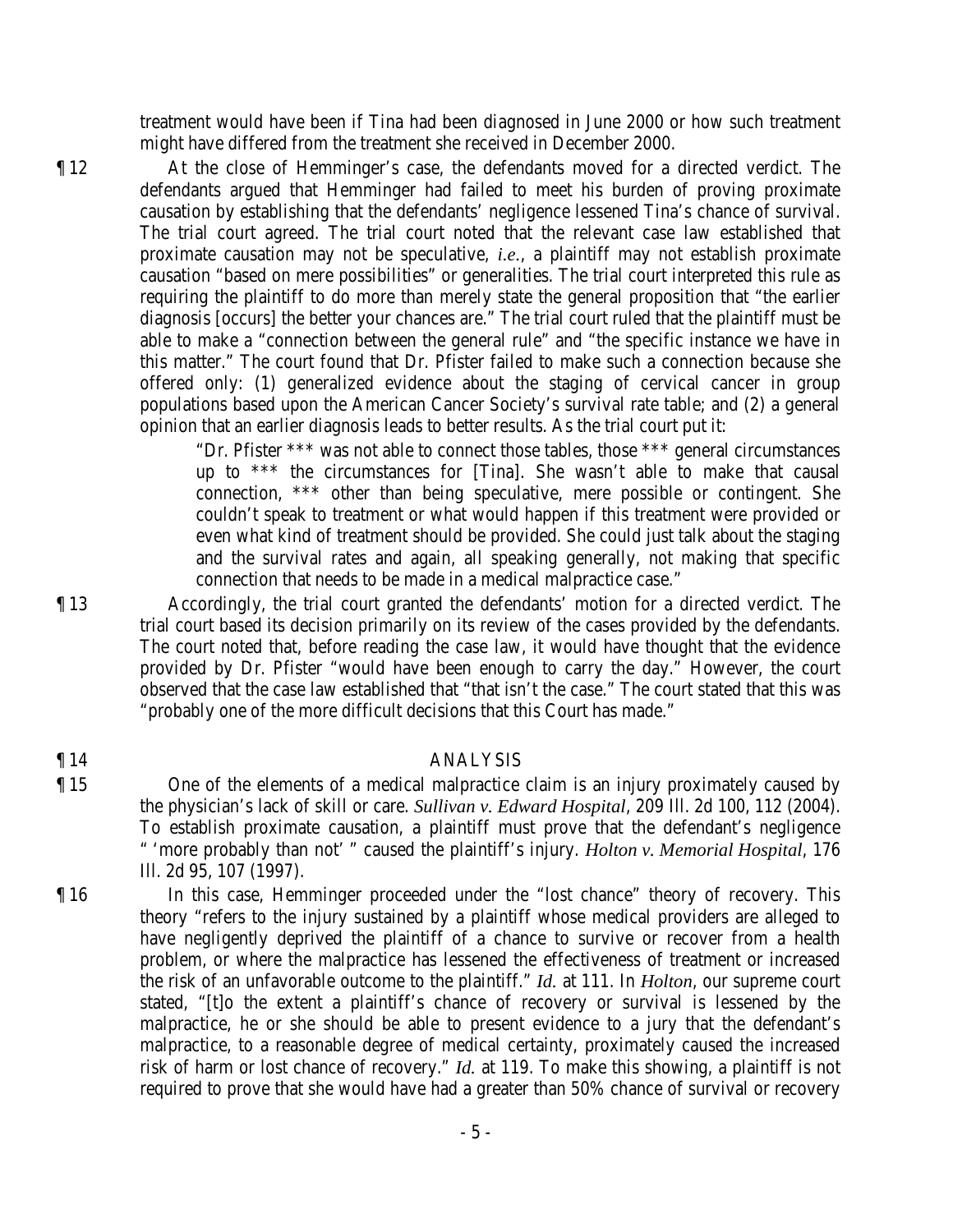absent the alleged malpractice. *Id.* Nor is the plaintiff required to prove that " 'a better result would have been achieved absent the alleged negligence of the doctor.' " *Id.* at 106 (quoting *Borowski v. Von Solbrig*, 60 Ill. 2d 418, 424 (1975)).

¶ 17 Hemminger argues that the trial court erred in granting the defendants' motion for a directed verdict on the issue of proximate causation. "Issues involving proximate cause are fact specific and therefore uniquely for the jury's determination." *Holton*, 176 Ill. 2d at 107.[4](#page-5-0) A trial court may grant a directed verdict only in those limited cases where "all of the evidence, when viewed in its aspect most favorable to the opponent, so overwhelmingly favors [the] movant that no contrary verdict based on that evidence could ever stand." *Pedrick v. Peoria & Eastern R.R. Co.*, 37 Ill. 2d 494, 510 (1967); see also *Krywin v. Chicago Transit Authority*, 238 Ill. 2d 215, 225 (2010). A trial court should grant a directed verdict for the defense only where the plaintiff has failed to establish a *prima facie* case. See *Sullivan*, 209 Ill. 2d at 123. A plaintiff establishes a *prima facie* case by "presenting *some* evidence on every essential element of the cause of action." (Emphasis added.) *Perkey v. Portes-Jarol*, 2013 IL App (2d) 120470, ¶ 63, *appeal denied*, No. 116076 (Ill. Sept. 25, 2013); *Davis v. Kraff*, 405 Ill. App. 3d 20, 31 (2010). In ruling on a motion for a directed verdict "a court does not weigh the evidence, nor is it concerned with the credibility of the witnesses; rather it may only consider the evidence, and any inferences therefrom, in the light most favorable to the party resisting the motion." *Maple v. Gustafson*, 151 Ill. 2d 445, 453 (1992).

¶ 18 Because a trial court cannot weigh or judge the credibility of witnesses in deciding a motion for a directed verdict, the reviewing court need not give substantial deference to the trial court's ruling. *City of Mattoon v. Mentzer*, 282 Ill. App. 3d 628, 633 (1996). Therefore, we review a trial court's ruling on a motion for directed verdict *de novo*. *Krywin*, 238 Ill. 2d at 225; *Perkey*, 2013 IL App (2d) 120470, ¶ 54.

¶ 19 In granting the defendants' motion for a directed verdict in this case, the trial court found that Hemminger had failed to present evidence that Dr. LeMay's negligent failure to diagnose Tina's cervical cancer in June 2000 contributed to Tina's death or lessened her chance of survival. We disagree. Dr. Pfister opined that Dr. LeMay's negligent failure to diagnose Tina's cervical cancer on June 23, 2000, caused Tina's chances for survival to decrease. Although Dr. Pfister could not say with certainty what stage Tina's cervical cancer had reached by June 2000, she testified to a reasonable degree of medical certainty that, when Dr. LeMay examined Tina on June 23, 2000, Tina's cancer was either at Stage 1 or at Stage 2B. Dr. Pfister noted that, according to survival data published by the American Cancer Society, the five-year survival rate for women with Stage 1 cervical cancer is 80% to 90%, and the five-year survival rate for women with Stage 2B cervical cancer is 58%. By the time Tina was diagnosed with Stage 3B cervical cancer in December 2000, her five-year survival rate had dropped to 32%. Accordingly, based on the FIGO staging system, the American Cancer Society survival statistics, and her education, training and, experience, Dr. Pfister opined that Dr. LeMay's negligent failure to diagnose Tina's cervical cancer on June 23, 2000, caused Tina's chances for survival to decrease. Dr. Pfister's testimony supports a

<span id="page-5-0"></span> <sup>4</sup> <sup>4</sup>See *Holton*, 176 Ill. 2d at 107 ("When a plaintiff comes to a hospital already injured, \*\*\* or has an existing undiagnosed medical condition, \*\*\* and while in the care of the hospital is negligently treated, the question of whether the defendant's negligent treatment is a proximate cause of plaintiff's ultimate injury is ordinarily one of fact for the jury.").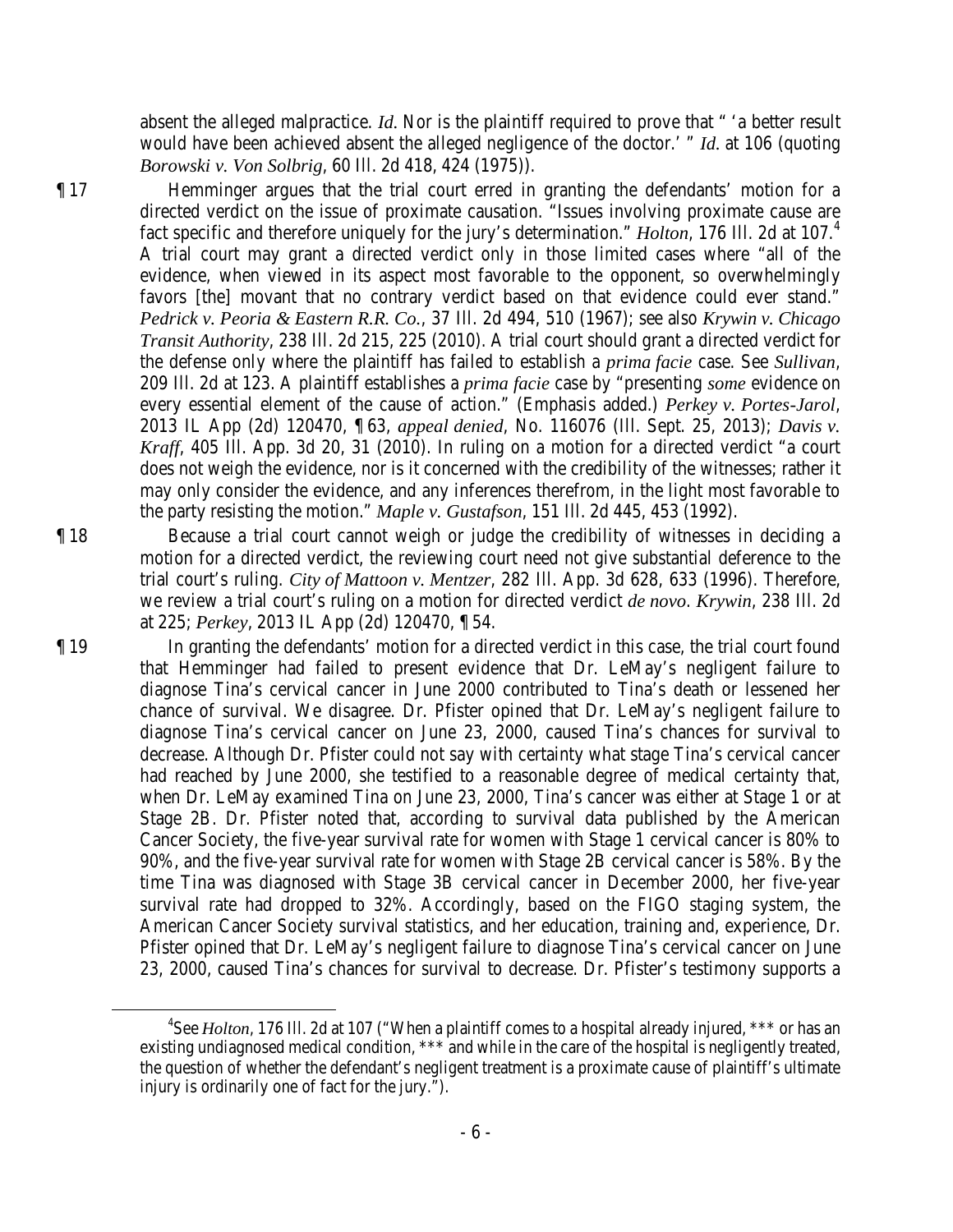reasonable inference that the six-month delay in diagnosing Tina's cancer caused Tina to lose a 26% chance of survival if her cancer was at Stage 2B in June 2000,<sup>[5](#page-6-0)</sup> and a 48% to 58% chance of survival if her cancer was at Stage 1 in June 2000.

¶ 20 Our appellate court has held that the type of evidence presented by Dr. Pfister in this case is sufficient to establish a *prima facie* case of proximate causation and to survive a motion for directed verdict. See *Perkey*, 2013 IL App (2d) 120470, ¶¶ 64-65. In *Perkey*, the administrator of the estate of Leanne Perkey (Perkey) brought a medical malpractice action against Perkey's physician's estate and his clinic after Perkey died from pancreatic cancer. *Id.*  $\blacksquare$  1. The plaintiff claimed that the physician's delay in diagnosing Perkey's cancer caused Perkey to lose a chance for a cure and was a cause of her death. Dr. Lowy, a surgical oncologist, testified for the plaintiff on the issue of causation. *Id.* ¶¶ 16-23. After identifying a document showing survival rates for each stage of pancreatic cancer, Dr. Lowy opined that the delay in diagnosing Perkey's cancer was a cause of the recurrence of her pancreatic cancer and a cause of her death. *Id.* ¶¶ 19-20, 64. He also opined that the delay caused Perkey to lose a chance at a cure. *Id.* ¶¶ 19, 64. Dr. Lowy testified that, when Perkey's cancer was removed, it was Stage 2B, giving her a 6% chance of a five-year survival. *Id.* ¶¶ 21, 64. Although Dr. Lowy conceded that it was " 'impossible to say' " with certainty at what stage Perkey's cancer was at the time she was initially examined by her physician in February 2001, he opined to a reasonable degree of medical certainty that it was likely a Stage 2A at that time, and it could have been at Stage 1. *Id.* ¶ 64. Dr. Lowy testified that, if it was at Stage 2A, Perkey was twice as likely to be cured at that time than she was when her cancer progressed to Stage 2B, and if it was a Stage 1, she was six times more likely to be cured. *Id.*  ¶¶ 21, 64. In either case, according to Dr. Lowy, Perkey's cancer "would have been at an earlier stage [in February 2001] and therefore her chances for a cure would have been greater." *Id.* ¶ 23. In sum, Dr. Lowy "testified that [Perkey] would have had a greater chance of recovery had she been diagnosed and treated in February 2001, because he believed that her cancer was at an earlier stage at that time." *Id.* **[66. Based entirely on a consideration of** Dr. Lowy's testimony, our appellate court held that the plaintiff had "presented some evidence that [plaintiff's physician's] alleged negligence, which resulted in [Perkey] not being diagnosed with cancer in February 2001, decreased her chances of recovering from the disease." *Id.*  $\llbracket 64$ . Accordingly, the court affirmed the trial court's denial of the defendant's motion for directed verdict on the issue of proximate causation.

<span id="page-6-0"></span>¶ 21 Our appellate court reached this conclusion in *Perkey* even though Dr. Lowy testified that: (1) Perkey's treatment in February 2001 would have been the same as it was in 2002,

 $\frac{1}{5}$  ${}^{5}$ At one point in her testimony, Dr. Pfister testified that Dr. LeMay's failure to diagnose Tina's cervical cancer on June 23, 2000, caused Tina's chances for survival to decrease from between "58-63 percent" (assuming the cancer was "at Stage 2" at that time) to 32%. However, Dr. Pfister testified that Tina could not have had Stage 2A cancer (which carries a survival rate of 63%) on June 23, 2000, because Dr. LeMay did not observe a tumor extending down into the vagina from the cervix at that time, and Dr. Raime did not observe any such tumor in September 2000. Thus, based on Dr. Pfister's own testimony, if Tina's cancer had reached Stage 2 in June 2000, it must have been at Stage 2B, which carries a survival rate of 58%. Accordingly, Dr. Pfister's testimony suggests that if Tina had Stage 2 cancer in June 2000, Dr. LeMay's negligent failure to diagnose her cancer at that time cost Tina a 26% chance at survival. We arrive at this figure by calculating the difference between 58% (the chances of surviving Stage 2B cervical cancer) and 32% (the chances of surviving Stage 3B cervical cancer).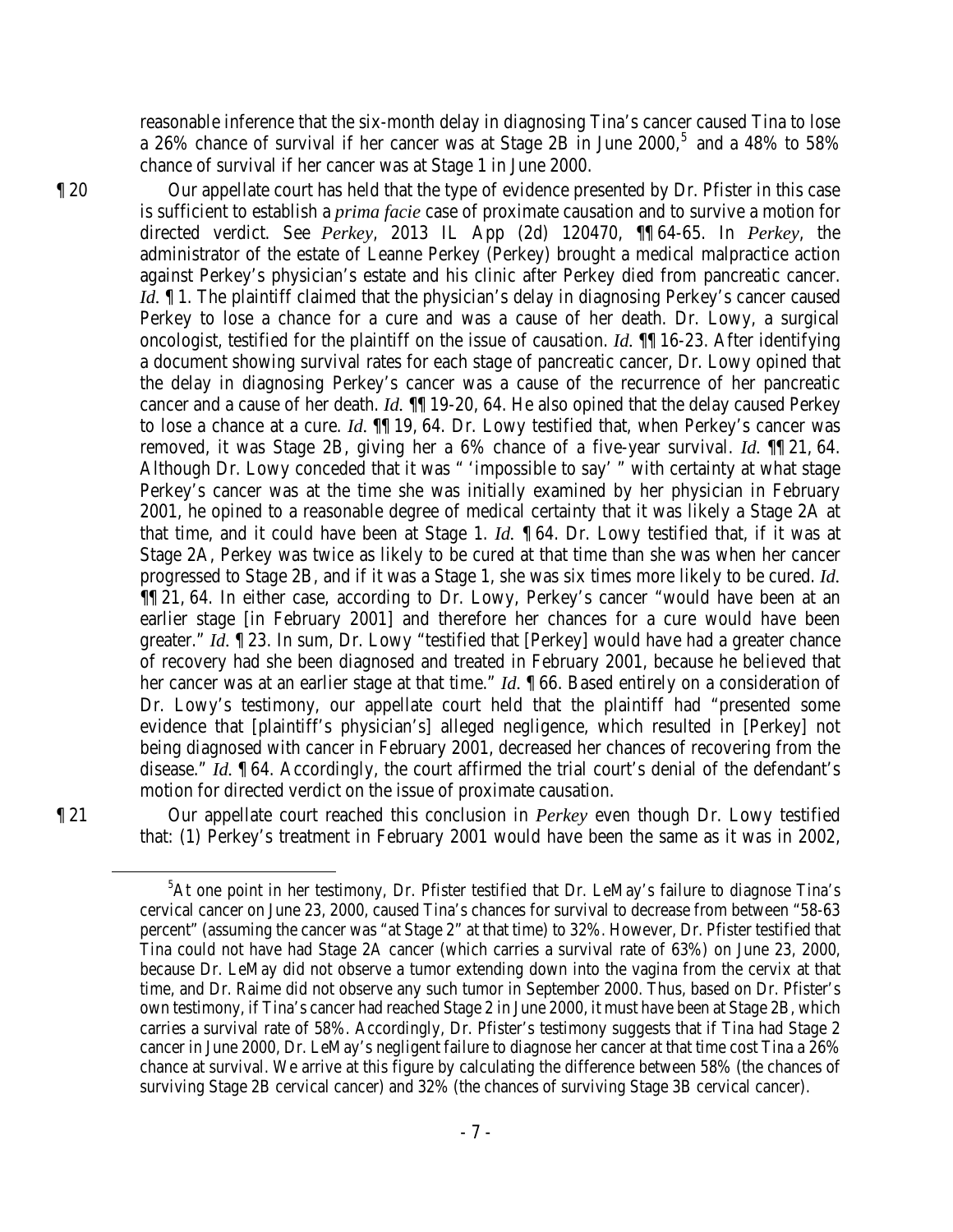when her cancer was discovered *(id.* 18); (2) the survival rate from pancreatic cancer is poor, with about 23% of patients living 12 months after diagnosis and only 5% alive after 5 years (*id.* ¶¶ 22, 65); (3) although pancreatic cancer is curable in some cases (*id.* ¶ 23), it is most often diagnosed after the disease has metastasized, generally precluding any hope for a cure (*id.* ¶¶ 22, 65); and (4) if Perkey had pancreatic cancer in February 2001, which Dr. Lowy believed she did, there was greater than a 50% likelihood that it had already metastasized, and "even if she had been treated at that time, it was more likely than not that she would have died from the disease" (*id.* ¶ 22). Our appellate court held that these admissions by Dr. Lowy did not entitle the defendants to a directed verdict, reasoning:

"[U]nder *Holton*, plaintiff was not required to prove that [Perkey] would have had a greater than 50% chance of survival or recovery absent the alleged malpractice. *Holton*, 176 Ill. 2d at 119. Rather, plaintiff had to present *some* evidence that the alleged negligence proximately caused the increased risk of harm or lost chance of recovery to a reasonable degree of medical certainty (*id.*), and plaintiff did so through Dr. Lowy's testimony that [Perkey] was two to six times more likely to survive five years (and thereafter live to a natural death) had she been diagnosed in February 2001 as opposed to July 2002." (Emphasis added.) *Id.* ¶ 65.

¶ 22 Dr. Pfister presented exactly the same type of expert testimony in this case. As noted, Dr. Pfister opined to a reasonable degree of medical certainty that, when Dr. LeMay examined Tina on June 23, 2000, Tina's cancer was either at Stage 1 (which has a survival rate of 80% to 90%) or at Stage 2B (which has a survival rate of 58%). Dr. Pfister also testified that, by the time Tina was diagnosed with Stage 3B cervical cancer in December 2000, her five-year survival rate had dropped to 32%, which represents a 26% to 58% reduction of her chance to survive the disease. Like the court in *Perkey*, we hold that this type of testimony, standing alone, is sufficient to establish a *prima facie* case of proximate causation under a lost chance of recovery theory, and is therefore sufficient to withstand a motion for directed verdict on the issue of causation.

¶ 23 The defendants argue that Hemminger's causation evidence was speculative and inadequate because Dr. Pfister "was unable to opine that the outcome in [Tina's] specific case would have been different with earlier treatment." We disagree. In *Holton*, our supreme court made clear that the plaintiff is not required to prove that " 'a better result would have been achieved absent the alleged negligence of the doctor.' " *Holton*, 176 Ill. 2d at 106 (quoting *Borowski*, 60 Ill. 2d at 424). Thus, Hemminger was not required to show that Dr. LeMay's negligence actually deprived Tina of a better *outcome*. Rather, he only needed to show that the alleged negligence "increased [a] *risk* of harm or [a] lost chance of recovery." (Emphasis added.) *Id.* at 119. In other words, Hemminger only needed to show that Dr. LeMay's negligence deprived Tina of the opportunity to undergo treatment that *could* have been more effective if given earlier, not that such treatment *would* have been effective. See, *e.g.*, *Walton v. Dirkes*, 388 Ill. App. 3d 58, 61 (2009) (plaintiff may survive a motion for directed verdict by presenting evidence that an earlier diagnosis would have led to treatment that "*may* have contributed to the [plaintiff's] recovery" (emphasis added and internal quotation marks omitted)); *Topp v. Logan*, 197 Ill. App. 3d 285, 299-300 (1990) (plaintiff must present evidence that earlier diagnosis *could* have altered final result); see also *Wodziak v. Kash*, 278 Ill. App. 3d 901, 913 (1996). Under *Holton*, Hemminger only had to show a lost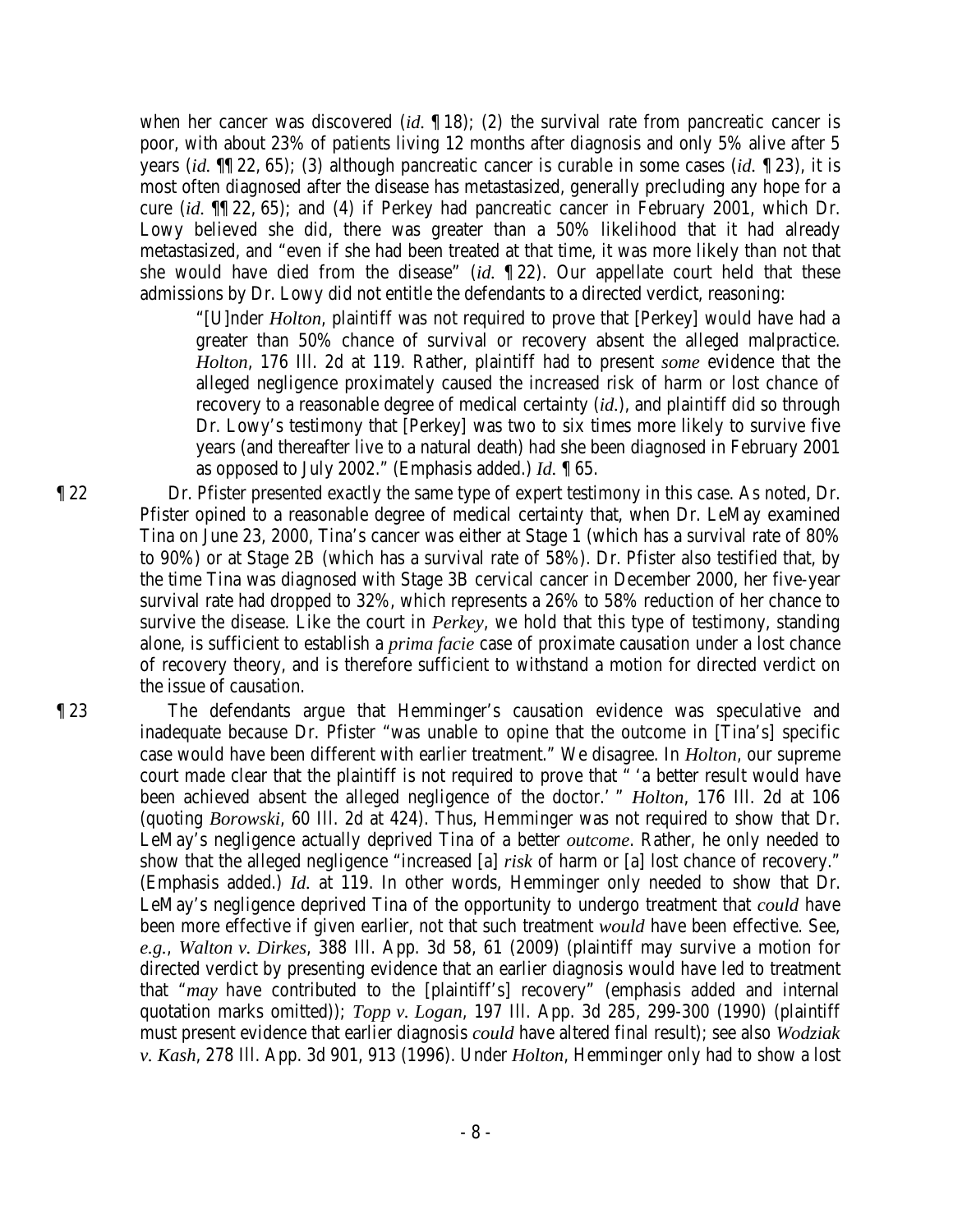*chance* of survival, not that Tina actually would have survived absent Dr. LeMay's negligence. *Holton*, 176 Ill. 2d at 106-07, 110-19.

¶ 24 Here, Hemminger presented sufficient evidence to survive a motion for directed verdict. Dr. Pfister testified that the course of treatment for Tina's cancer (*i.e.*, chemotherapy and radiation) would have been the same whether Tina's cancer was diagnosed in June or December of 2000, and that her chances for surviving would have been better had this treatment started in June 2000. Put another way, Dr. Pfister's testimony pointed to specific treatment procedures (*i.e.*, radiation and chemotherapy) that were delayed by Dr. Lemay's negligent failure to diagnose Tina's cancer in June 2000, thereby increasing the risk of death and decreasing Tina's chances of survival.<sup>[6](#page-8-0)</sup> That is sufficient to establish a *prima facie* case of causation under *Holton* and to withstand a motion for directed verdict. See, *e.g.*, *Perkey*, 2013 IL App (2d) 120470, ¶¶ 64-65; see generally *Walton*, 388 Ill. App. 3d at 67-68; *Johnson v. Loyola University Medical Center*, 384 Ill. App. 3d 115, 122-24 (2008).

¶ 25 The defendant argues that a directed verdict was proper in this case because Dr. Pfister failed to connect the survival rate statistics to Tina's particular case, thereby leaving a fatal gap in Hemminger's causation evidence. We disagree. Dr. Pfister expressly connected the survival rate statistics to Tina's case by opining that Dr. LeMay's negligent failure to diagnose Tina's cervical cancer in June 2000 caused Tina's chances for survival to decrease. Dr. Pfister based this opinion on the American Cancer Society's survival rate tables and on her professional experience, knowledge, and training. Dr. Pfister did not merely cite a table of aggregate survival rates for a general population; rather, she relied on that type of information and on her own training and experience in offering an opinion on *Tina's*  diminished chance for survival. It was appropriate for Dr. Pfister to base her causation opinion, in part, on survival rate statistics. See *Perkey*, 2013 IL App (2d) 120470, ¶¶ 64-65. When viewed in the aspect most favorable to Hemminger, Dr. Pfister's opinion established a *prima facie* case of proximate causation and was therefore sufficient to forestall a motion for directed verdict. See *Perkey*, 2013 IL App (2d) 120470, ¶¶ 64-65.

¶ 26 We recognize that our holding is arguably in tension with *Ayala v. Murad*, 367 Ill. App. 3d 591 (2006), a case upon which the defendants rely. In *Ayala*, the plaintiff's decedent (Michelle) died of metastatic ovarian cancer. Michelle's mother, as special administrator of Michelle's estate, sued Michelle's former pathologist, alleging that his deviation from the standard of care delayed the start of Michelle's treatment and resulted in a decreased chance of survival. Before trial, the trial court granted the defendant's motion *in limine* barring the plaintiff's medical expert from testifying "as to what the course of treatment would have been for Michelle and how she might have done had she received treatment sooner." *Id.* at 595. During his trial testimony, the plaintiff's expert relied upon FIGO survival rate statistics to support his causation opinion. *Id.* at 602. Specifically, the expert testified to a reasonable degree of medical certainty that Michelle most likely had a Stage 1A tumor in April 1998, which, according to the FIGO statistics, had a survival rate of 80%, and that by September

<span id="page-8-0"></span> <sup>6</sup> That arguably distinguishes this case from cases in which our appellate court held that a directed verdict for the defendant was proper, such as *Townsend v. University of Chicago Hospitals*, 318 Ill. App. 3d 406, 408 (2000), and *Aguilera v. Mount Sinai Hospital Medical Center*, 293 Ill. App. 3d 967 (1997). However, to the extent that these cases are in tension with *Perkey* and our holding in this case, we decline to follow them.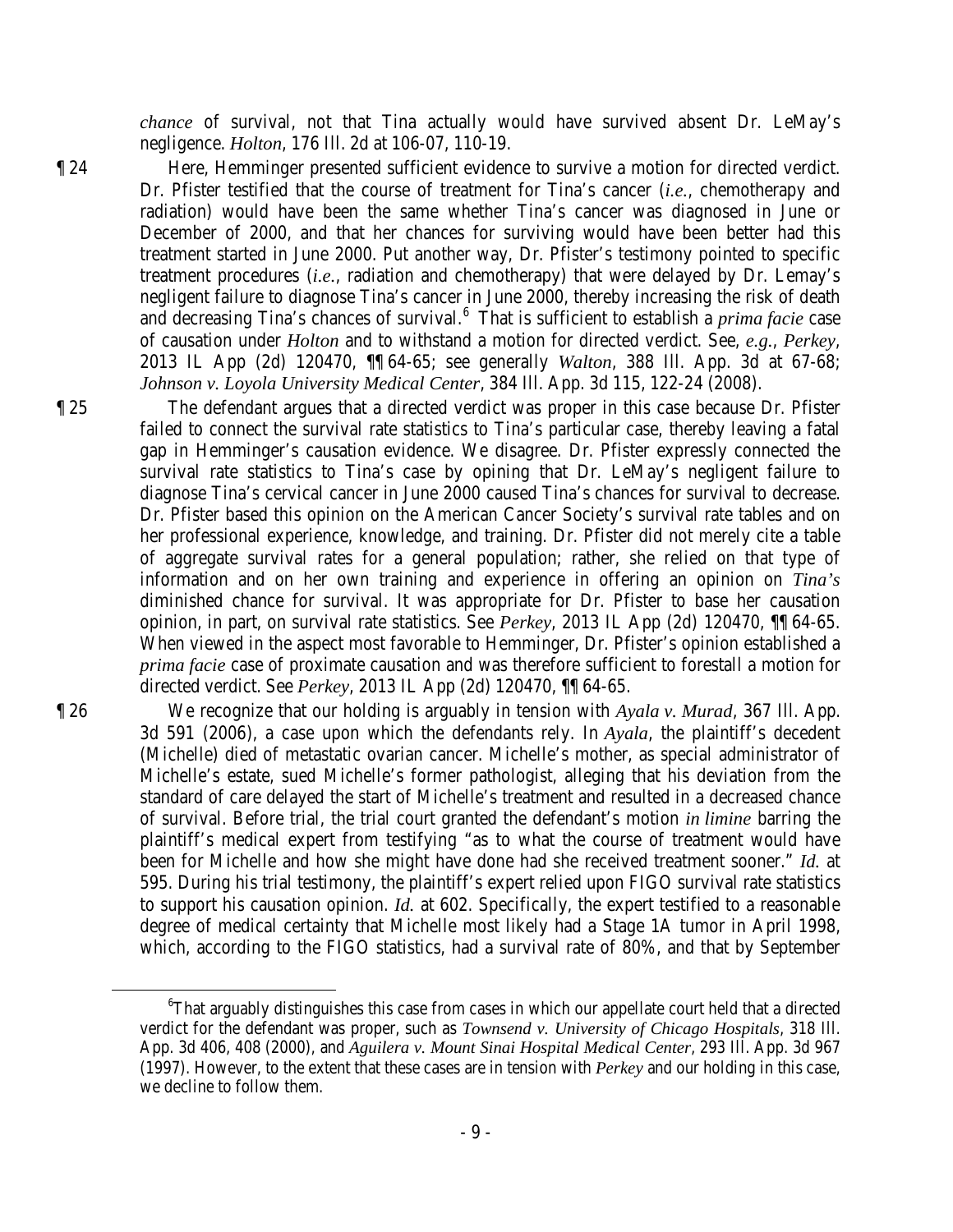1999 (when Michelle's cancer was finally diagnosed), her cancer had reached Stage 4, which had a survival rate of less than 10%. *Id.* After the close of the plaintiff's case-in-chief, the trial court granted a directed verdict for the defendants. On appeal, our appellate court agreed that the plaintiff's evidence was insufficient as a matter of law. *Id.* Our appellate court held that the plaintiff's expert "could only testify in general terms about the FIGO staging system as he was not allowed, based upon the trial court's ruling on defendants' motion *in limine*, to testify as to what the course of treatment for Michelle would have been, and how she might have done had she received treatment sooner, and to connect the FIGO statistics to Michelle's case." *Id.* Accordingly, our appellate court concluded that the trial court's motion *in limine* prejudiced the plaintiff because it precluded her expert from showing that the defendant's alleged deviation from the standard of care proximately caused Michelle's injuries, and it remanded for a new trial. *Id.*

¶ 27 This case is arguably distinguishable from *Ayala* because, unlike the expert in *Ayala*, Dr. Pfister opined that *Tina's* chances of survival dropped by the percentages listed in the survival rate statistics, whereas the expert in *Ayala* merely staged Michelle's cancer at various time periods and listed the survival rates associated with those stages. Although the expert in *Ayala* testified in general terms that the defendant's delay in treating Michelle's cancer "substantially reduced [Michelle's] chances of surviving her cancer," reduced her life expectancy, and lessened the effectiveness of treatment, due to the trial court's motion *in limine* he was unable to tie the FIGO survival rate statistics to Michelle's case with the degree of specificity that Dr. Pfister did in this case. In any event, to the extent that our holding conflicts with *Ayala*, we decline to follow it. We find the court's reasoning in *Perkey* to be more sound and more persuasive.

¶ 28 In challenging the legal sufficiency of Dr. Pfister's causation opinion, the defendants also point to several concessions made by Dr. Pfister. For example, Dr. Pfister acknowledged that certain factors particular to an individual's cancer (such as the cancer's histological characteristics, its degree of differentiation, its responsiveness to treatment, and whether the cancer is exophytic or endophytic) may impact that individual's survival rate, but she conceded that she lacked the expertise to testify about the effect of any of these factors in Tina's case. In addition, Dr. Pfister agreed with the American Cancer Society's statement that its survival rate tables "cannot predict what will happen in any particular person's case." Moreover, Dr. Pfister conceded that cancer grows at different rates in different people, and that there is no way to tell how fast it will grow in any particular patient. The defendant's argue that these concessions entitled them to a directed verdict on the issue of causation.

¶ 29 We disagree. Although the concessions made by Dr. Pfister might affect the *weight* that the jury might choose to assign to her causation opinion, they do not render Dr. Pfister's opinion insufficient to establish proximate causation as a matter of law. The jury should have been allowed to consider and weigh all of the evidence, including Dr. Pfister's opinion. It is the jury's province to weigh the evidence presented at trial. As noted above, a directed verdict is inappropriate when the plaintiff has presented *some* evidence in support of each essential element of his or her claim. *Perkey*, 2013 IL App (2d) 120470, ¶ 63; *Davis*, 405 Ill. App. 3d at 31. In ruling on a motion for a directed verdict, a trial court may not weigh the evidence, and it must consider the evidence, and any inferences therefrom, in the light most favorable to the party resisting the motion. *Maple*, 151 Ill. 2d at 453. When Dr. Pfister's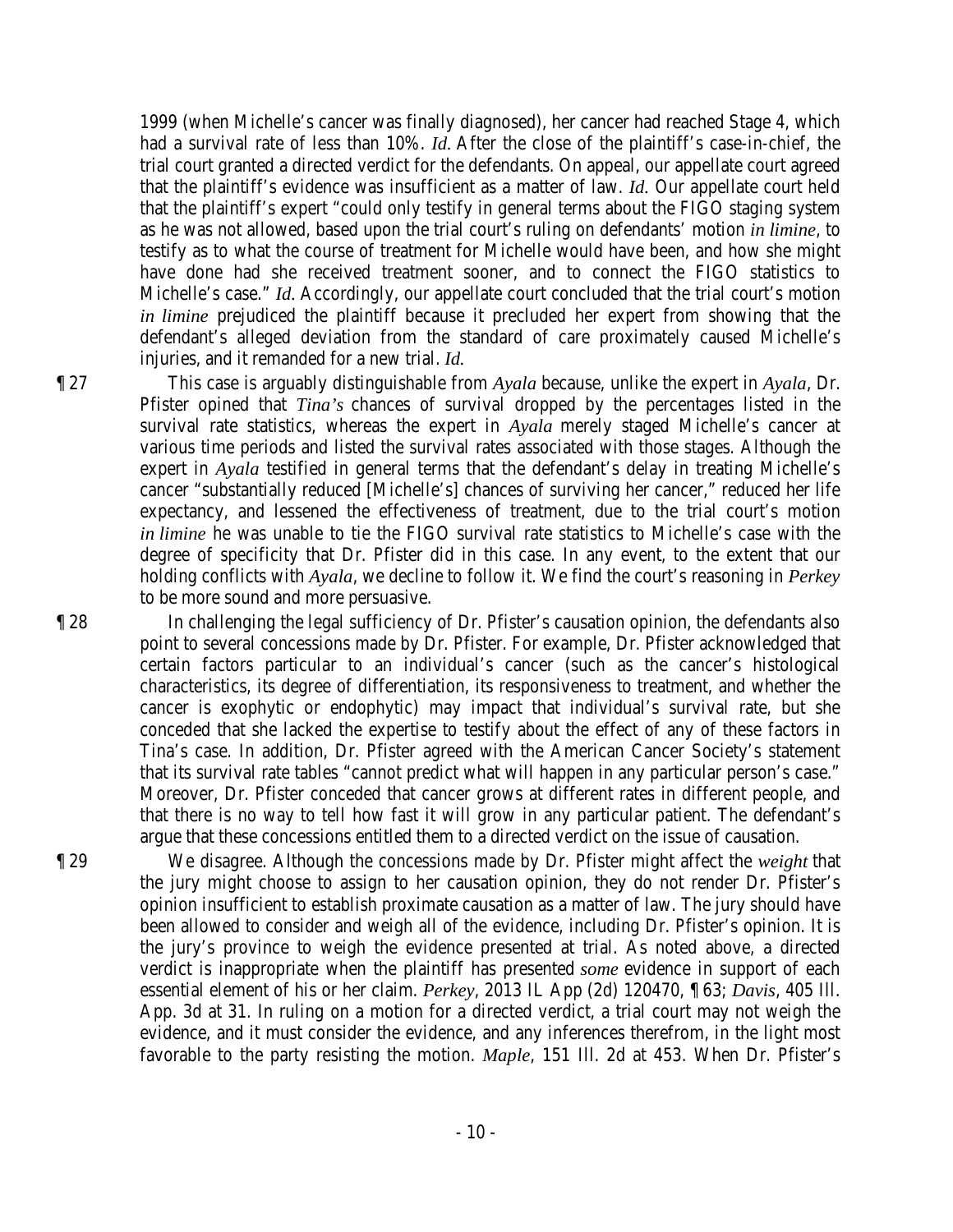testimony is considered in the light most favorable to Hemminger, it provides evidence of causation sufficient to withstand a directed verdict.

- ¶ 30 The defendants also call into question Dr. Pfister's expertise and her competence to render a causation opinion in this case. For example, the defendants note that Dr. Pfister was not a gynecological oncologist and that she had encountered only a "few" patients with cervical cancer in her practice. However, these considerations merely affect the weight of Dr. Pfister's opinion; they do not render her opinion deficient as a matter of law. See *Moller v. Lipov*, 368 Ill. App. 3d 333, 344 (2006) ("The basis for an expert's opinion goes to the weight of the evidence, not to its sufficiency, and the weight to be assigned to an expert opinion is for the jury to determine in light of the expert's credentials and the factual basis of his opinion."); see also *Snelson v. Kamm*, 204 Ill. 2d 1, 26-27 (2003). In any event, the defendants may not challenge Dr. Pfister's qualifications or the foundation for her causation opinion in this appeal because they have not cross-appealed the trial court's decision to allow Dr. Pfister to offer a causation opinion.<sup>[7](#page-10-0)</sup>
- ¶ 31 In sum, we conclude that Hemminger presented enough evidence to create a triable issue of fact on the issue of proximate causation. Taking the evidence in the light most favorable to Hemminger, as we must, we cannot conclude that his causation evidence failed as a matter of law. The defendants' criticisms of Dr. Pfister's causation opinion merely go to the *weight* that the jury might ultimately assign to that opinion. The jury should not have been prevented from considering the evidence and deciding the issue of causation.
- ¶ 32 After we filed our opinion in this appeal, the defendants filed a petition for rehearing in which they argued that: (1) because this court relied on *Perkey*, a case which was decided after oral argument in this case, "[f]airness and a just result require" that we grant rehearing so that the parties may be permitted to address *Perkey* and its application to this case; (2) *Perkey* misstated and "diluted" the standard for establishing proximate causation under the lost chance of recovery theory as set forth by our supreme court in *Holton*; and (3) *Perkey* is distinguishable from this case because, unlike Dr. Pfister, the expert in *Perkey* testified as to "specific treatment procedures" that the plaintiff received which would have been the same if her cancer had been discovered earlier. We disagree.
- 

¶ 33 As an initial matter, the defendants have filed a 14-page petition for rehearing that is devoted almost entirely to *Perkey*. In their petition, the defendants explain at length why they believe *Perkey* was wrongly decided and why they believe *Perkey* is distinguishable from this case. They argue extensively that *Perkey* should not govern our analysis. Thus, the defendants have already had ample opportunity to raise and develop their arguments regarding *Perkey*. Further briefing on this issue is unnecessary.

<span id="page-10-0"></span>

¶ 34 After carefully considering the defendants' new arguments regarding *Perkey*, we adhere to our initial opinion. Contrary to the defendants' assertion, neither *Perkey* nor our opinion in this case misstated or misapplied the *Holton* standard for establishing proximate cause. As

 <sup>7</sup> The defendants also suggest that Dr. Pfister's causation opinion was flawed because she gave a range of possible stages for Tina's cancer in June 2000 and was unable to stage Tina's cancer precisely at that time. However, we have allowed similar testimony regarding cancer staging and have held that such testimony may be used to defeat a motion for directed verdict on the issue of causation in cancer cases. See, *e.g.*, *Perkey*, 2013 IL App (2d) 120470, ¶¶ 64-65; see also *Moller*, 368 Ill. App. 3d at 338, 343-44.